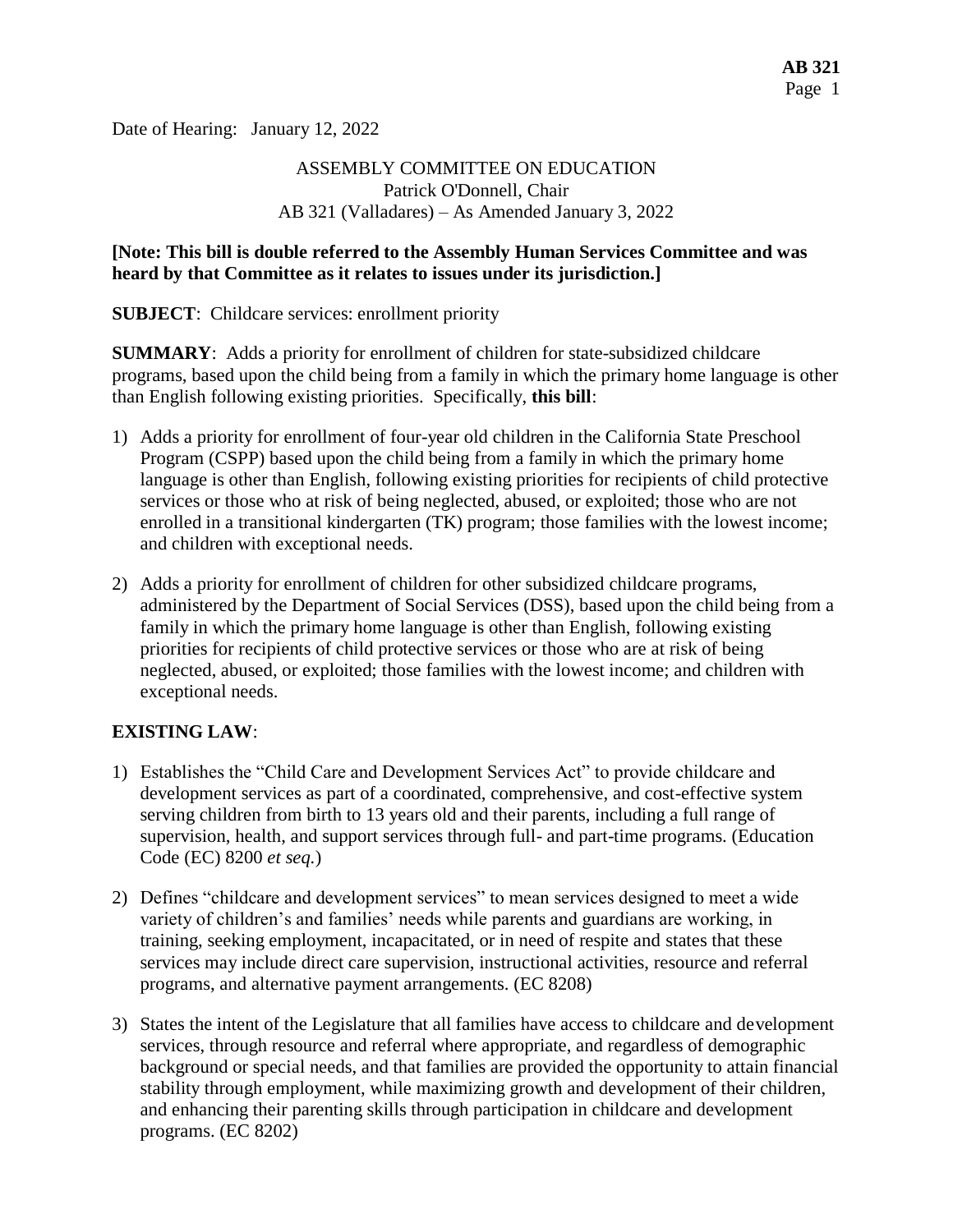- 4) Requires the Superintendent of Public Instruction (SPI) to administer general childcare and development programs to include, among other things as specified, age- and developmentally-appropriate activities, supervision, parenting education and involvement, and nutrition. Further allows such programs to be designed to meet child-related needs identified by parents or guardians, as specified. (EC 8240 and 8241)
- 5) Transfers responsibility for specified childcare programs, other than the CSPP, from the California Department of Education (CDE) to the DSS effective July 1, 2021. (Welfare and Institutions Code (WIC) 10203)
- 6) Establishes eligibility for child care services and child development programs administered by the CDE and requires the SPI to adopt rules and regulations on eligibility, enrollment and priority of services needed for implementation. (EC 8263)
- 7) Specifies that in order to be eligible for federal and state subsidized child development services, families must meet at least one requirement in each of the following two areas:
	- a) The family is a current aid recipient; income eligible; homeless; or one whose children are recipients of protective services, or whose children have been identified as being abused, neglected, or exploited, or at risk of being abused, neglected, or exploited; and
	- b) The family needs the child care services:
		- i) Because the child is identified by a legal, medical, social services agency, a local educational agency liaison for homeless children and youth, a Head Start program, or an emergency or transitional shelter as a recipient of protective services, or being neglected, abused, or exploited, or at risk of neglect, abuse or exploitation, or is homeless; and
		- ii) Because the parents are engaged in vocational training leading directly to a recognized trade, paraprofession or profession; engaged in an educational program for English learners or to attain a high school diploma or general educational development certificate; employed or seeking employment; seeking permanent housing for family stability, or incapacitated. (EC 8263)
- 8) Establishes the CSPP and provides that the programs shall include, but not be limited to, part-day age and developmentally appropriate programs designed to facilitate the transition to kindergarten for three- and four-year-old children in educational development, health services, social services, nutritional services, parent education and parent participation, evaluation, and staff development. (EC 8235)
- 9) Specifies that three-year-old and four-year-old children are eligible for part-day CSPP if the family meets at least one of the criteria specified above. (EC 8235)
- 10) Defines "income eligible" as a family whose adjusted monthly income is at or below 85% of the State Median Income (SMI), adjusted for family size, and adjusted annually. For purposes of establishing ongoing eligibility, a family's adjusted monthly income must be at or below 85% of the SMI, adjusted for family size. Requires the Department of Finance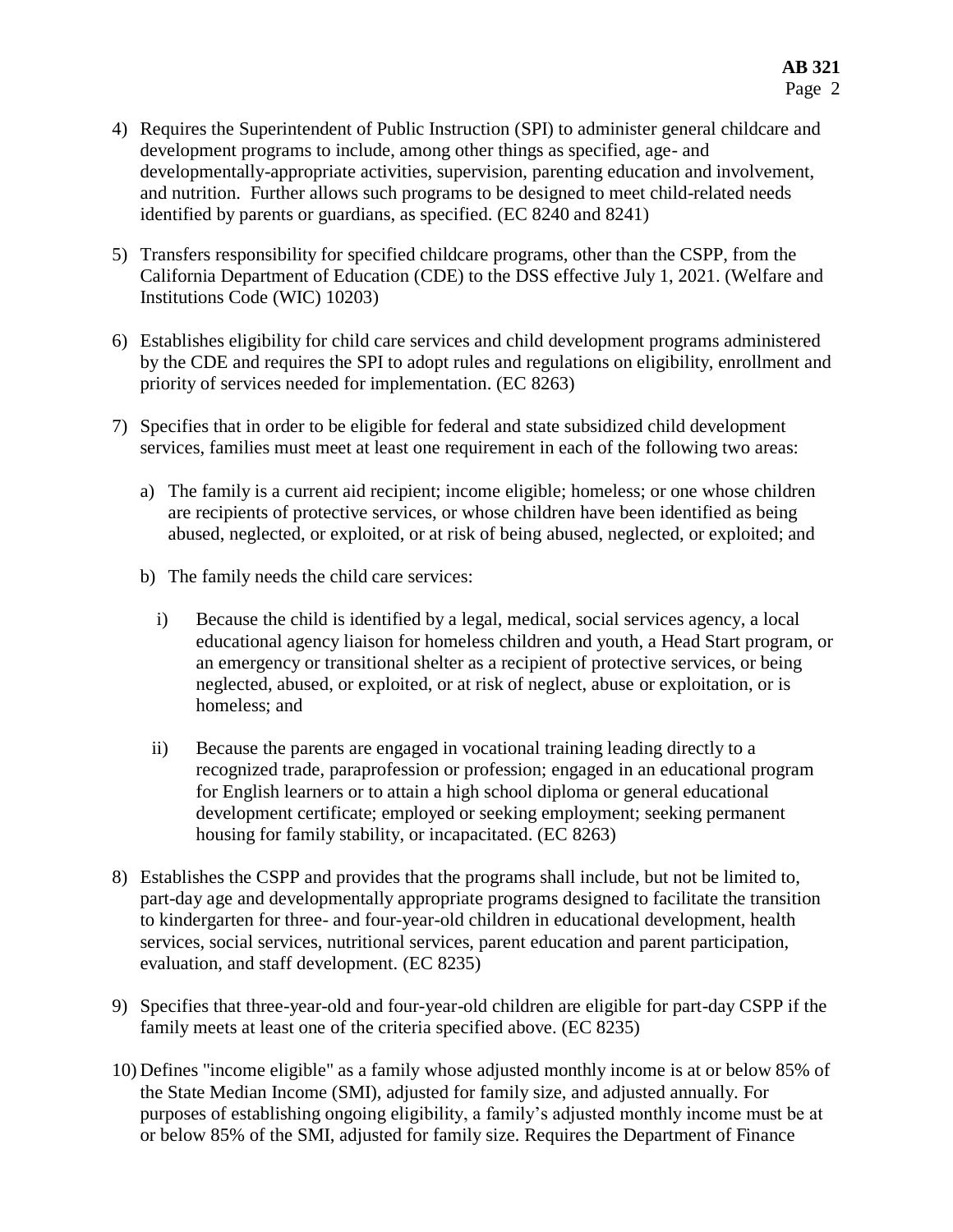(DOF) to calculate the applicable SMI by family size annually and provide the updated data to the CDE by March 1 of each year. (EC 8263.1)

- 11) Defines "attendance" as the number of children present at a child care and development facility. "Attendance," for purposes of reimbursement, includes excused absences by children because of illness, quarantine, illness or quarantine of their parent, family emergency, or to spend time with a parent or other relative as required by a court of law or that is clearly in the best interest of the child. (EC 8208 (e))
- 12) Requires that no more than 10% of children enrolled in a CSPP program may be filled by children in families above the income eligibility threshold, and only after all eligible 3- and 4-year old children have been enrolled, and provided the family income is no more than 15% above the income eligibility threshold. (EC 8235)
- 13) Specifies that after all otherwise eligible children have been enrolled, a part-day CSPP may provide services to 3-year-old and 4-year-old children in families whose income is above the income eligibility threshold if those children have been identified as children with exceptional needs, and specifies that these children do not count toward the 10% limit on children from families above the income threshold. (EC 8235)
- 14) Authorizes a provider operating a CSPP within the attendance boundary of a public school, except a charter or magnet school where at least 80% of enrolled pupils are eligible for free or reduced-price meals, to enroll 4-year old children regardless of family income, subject to specified priorities. (EC 8236.3)

## **FISCAL EFFECT**: Unknown

**COMMENTS**: *Need for the bill.* According to the author, "The prolonged closure of California's public schools has devastated our children, causing severe learning loss and mental health issues. English learners have been particularly impacted by distance learning because they face significant barriers to education, even during normal school years. The existing inequities between English learners and their English-speaking peers will worsen if not addressed. By expanding priority enrollment eligibility for state childcare services and preschool to incomeeligible students whose primary home language is not English, AB 321 offers one meaningful way to help low-income English learners acquire English language proficiency before they enter K-12."

*Who are California Dual Language Learners (DLLs), ages 0-5?* Data from the California Health Interview Survey for the years 2011-2014 show that the majority (58%) of families with young children in California speak languages other than English (Holtby, 2017).

Most of the children in the surveyed families who were DLLs lived in Spanish-speaking families, followed by families speaking an Asian language. 10% of respondents spoke only another language in the home, excluding Spanish. More than 60% of the parents said they spoke English well or very well, and 37% said they spoke English "not well" or "not at all." Of the parents in DLL families, 70% were Hispanic, 10.2% were white, 17.9% were Asian, and 2.2% were other races (including African-American). About two-thirds of the parents in these families were born outside the U.S., and 23.4% had been naturalized. The data also show that DLL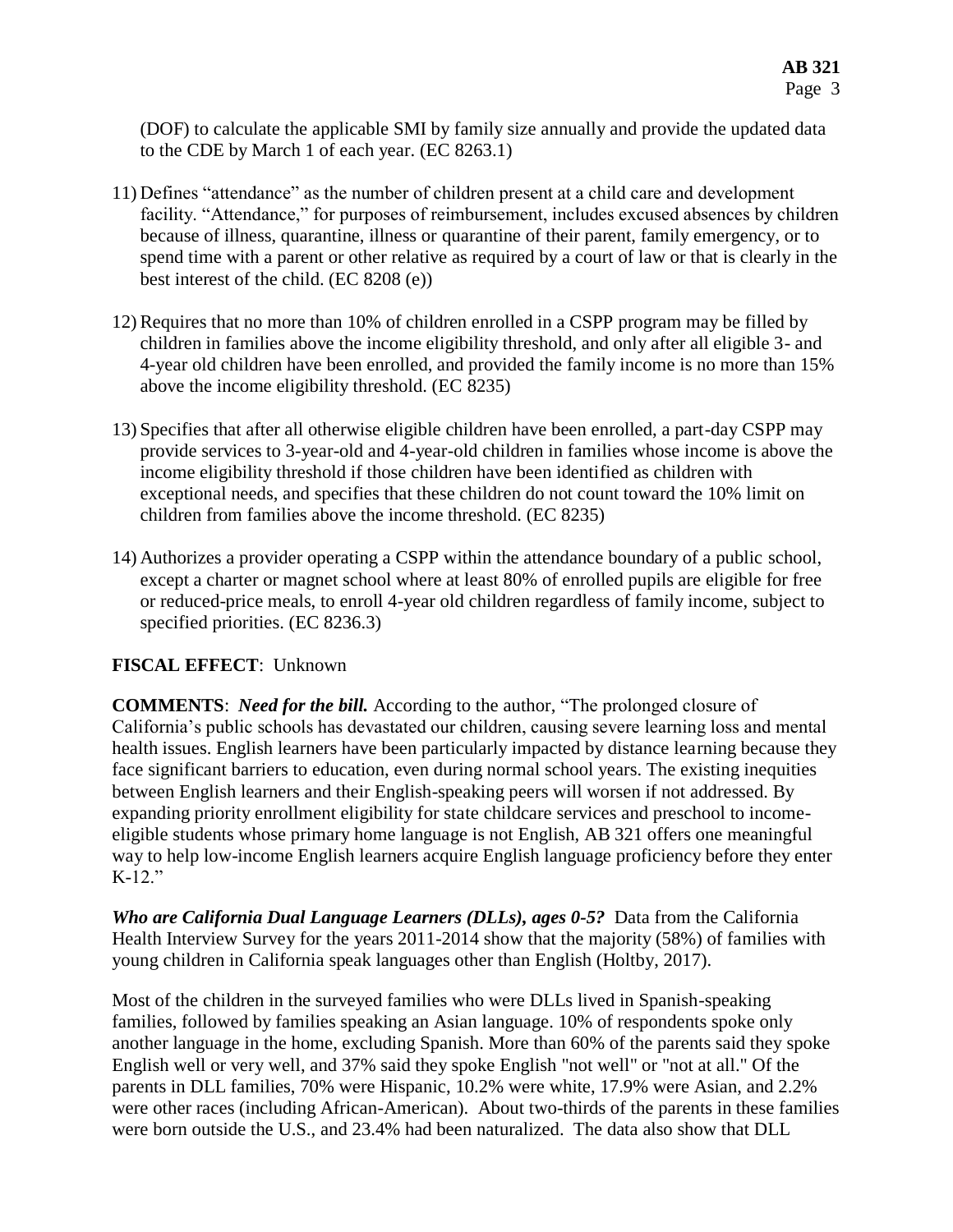families are not a homogenous population. Families differ in household income and education levels, and this heterogeneity may have implications for programs and policy.

*Master Plan for Early Learning and Care recommends identification of DLLs.* The Master Plan for Early Learning and Care (Master Plan), released in December, 2020 by the California Health and Human Services Agency, recommended providing DLLs with high-quality language experiences in both English and their home language as a foundation for future academic success, noting that bilingualism has associated benefits such as strengthened cognitive and memory processes, improved communication abilities, social and cultural benefits, and advantages in employment.

The Master Plan also found that California lacks a basic universal infrastructure for identifying DLLs and that caregivers often lack the support they need in order to provide these children with high-quality, culturally relevant experiences in both English and the children's home language.

The Master Plan recommended that legislation require identification and reporting of the language status of children from birth through five years in subsidized early learning and care (disaggregated by age, race, ethnicity, language, and disability).

Current law also requires the SPI to develop procedures for child care providers to identify and report data on DLLs enrolled in CSPPs.

*Arguments in support.* The California State PTA "believes that English language learners must be provided an education that will allow them the opportunity to acquire the skills necessary to realize their full potential. PTA supports efforts to ensure that all children have opportunities, including access to high-quality developmentally appropriate preschool programs, to develop the readiness skills they need to become successful academic learners."

*Related legislation.* AB 1363 (L. Rivas) Chapter 498, Statutes of 2021, requires the SPI to develop procedures for providers to identify and report data on DLLs enrolled in the CSPP.

AB 22 (McCarty) of this Session would expand eligibility for TK by adding one month of eligibility per year over a 10-year period to achieve universal TK eligibility by 2032-33, adding specific requirements for TK, and identifying a funding stream.

AB 130 (Committee on Budget) Chapter 44, Statutes of 2021, revises the timespans for the admittance requirements for TK to be phased in from the 2022–23 school year to the 2025–26 school year, at which time a school district or charter school, as a condition of receipt of apportionments for pupils in a TK program, would be required to admit a child who will have their 4th birthday by September 1.

SB 50 (Limon) of this Session would expand the range of types of childcare and early learning services that a CSPP contracting agency may provide. This bill was vetoed by the Governor with the following message:

This bill would make a child who is between 18 months and 3 years old eligible for the CSPP as long as the child meets all other eligibility requirements and would extend eligibility for federal and state subsidized child care services to a family in which a member of that family has been certified as eligible to receive benefits from other means-tested government programs.